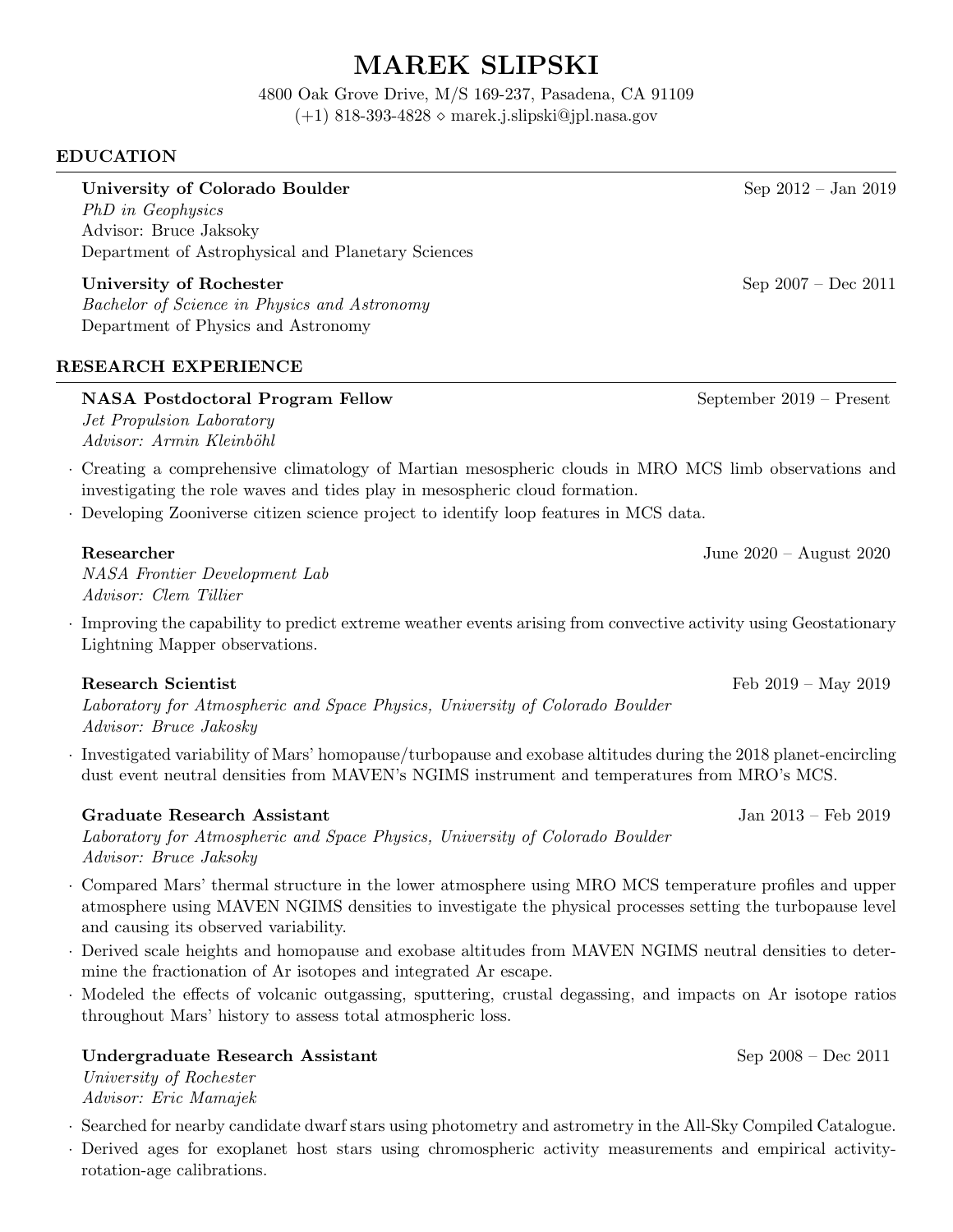## HONORS AND AWARDS

| Participant in NASA JPL Planetary Science Summer School    | 2016             |
|------------------------------------------------------------|------------------|
| Participant in NAI Summer School in Astrobiology           | 2014             |
| Recipient of NASA MEPAG Student Travel Grant               | 2014             |
| University of Rochester Cum Laude with Highest Distinction | 2011             |
| Participant in NASA Undergraduate Student Research Program | 2010             |
| Sigma Pi Sigma Inductee, National Physics Honors Society   | 2010             |
| Participant in University of Rochester Summer REU program  | 2009, 2010, 2011 |
| Recipient Iota Book Award, Iota Chapter of Phi Beta Kappa  | 2008             |
| University of Rochester Dean's List                        | $2007 - 2011$    |
| Wilder Trustee Scholarship                                 | $2007 - 2011$    |
|                                                            |                  |

## PUBLICATIONS

Venzor-Cardenas, I., Molina, M., Slipski, M., Ahmed, N., Tillier, C., Edgington, S., Cheung, M., Renard, G. (submitted). Severe Weather Prediction Using the Geostationary Lightning Mapper and a Time Series Model. Neural Computing and Applications Journal.

Slipski, M., Jakosky, B., Benna, M., Elrod, M., Mahaffy, P., Kass, D., Stone, S., Yelle, R. (2018). Variability of Martian Turbopause Altitudes. Journal of Geophysical Research - Planets, 123, 2939-2957.

Jakosky, B. M., Brain, D., Chaffin, M., Curry, S., Deighan, J., Grebowsky, J., ... Slipski, M., ... & Zurek, R. (2018). Loss of the Martian atmosphere to space: Present-day loss rates determined from MAVEN observations and integrated loss through time. Icarus, 315, 146-157.

Elder, C., Bramson, A., Blum, L., Chilton, H., Chopra, A., Chu, C., Das, A., Davis, A., Delgado, A., Fulton, J., Jozwiak, L., Khayat, A., Landis, M., Molaro, J., Slipski, M., Valencia, S., Watkins, J., Young, C., Budney, C., Mitchell K. (2017). OCEANUS: A high science return Uranus orbiter with a low-cost instrument suite. Acta Astronautica.

Jakosky, B. M., Slipski, M., Benna, M., Mahaffy, P., Elrod, M., Yelle, R., Stone, S., Alsaeed, N. (2017). Mars atmospheric history derived from upper-atmosphere measurements of  ${}^{38}Ar/{}^{36}Ar$ . Science, 355(6332), 1408-1410.

Slipski, M., and Jakosky, B. M. (2016). Argon isotopes as tracers for martian atmospheric loss. Icarus, 272, 212-227.

## ACADEMIC SERVICE

Referee for JGR-Planets, JGR-Atmospheres, MDPI The Planetary Science Journal, ApJ, Icarus, AGU Outstanding Paper Awards Proposal Reviewer for NASA Judge for Fall AGU Student Posters Served as Executive Secretary for NASA Review Panel AbGradCon Local Organizing Committee Member 2016 "Life" Synthesis Team member for the 8th International Conference on Mars 2014 Graduate student concerns committee representative 2013

## MENTORING EXPERIENCE

| Co-mentor to Alex Scatena, Fairview High School student | Summer 2018            |
|---------------------------------------------------------|------------------------|
| Co-mentor to Hind Saeed, <i>LASP REU student</i>        | Summer 2017            |
| Co-mentor to Noora Alsaeed, <i>LASP REU student</i>     | Summers $2015 \& 2016$ |
| Physics tutor, University of Rochester                  | $2009 - 2011$          |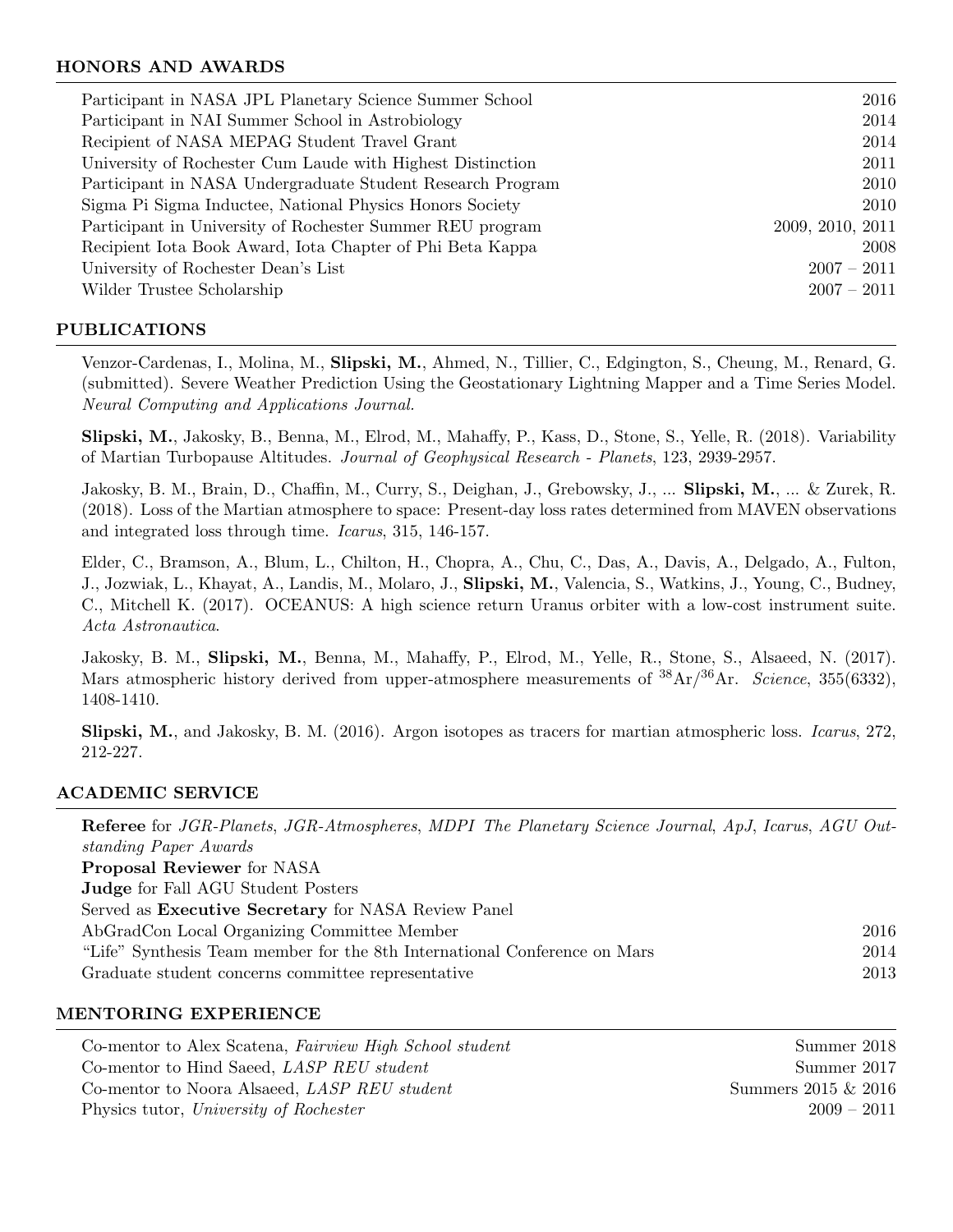## TEACHING EXPERIENCE

| <b>Planets and Their Atmospheres</b><br>Teaching Assistant to Jean-Michel Desert<br>Guest Lecture: Climate and Evolution of Atmospheres<br>University of Colorado Boulder | Spring 2015   |
|---------------------------------------------------------------------------------------------------------------------------------------------------------------------------|---------------|
| Introduction to Geology<br>Guest Lecture: Climates of the Terrestrial Planets<br>Front Range Community College                                                            | Spring $2015$ |
| Introduction to Astronomy<br>Laboratory Teaching Assistant to Seth Hornstein<br>University of Colorado Boulder                                                            | Fall 2012     |
| <b>Elementary Astrophysics</b><br>Undergraduate Teaching Assistant to Dan Watson<br>University of Rochester                                                               | Spring 2011   |
| The Solar System and Its Origins<br>Undergraduate Teaching Assistant to Dan Watson<br>University of Rochester                                                             | Fall 2010     |

## PUBLIC OUTREACH

| Public lecture on Planetary Atmospheres, Rotary Club, <i>Longmont</i> , CO | 2015          |
|----------------------------------------------------------------------------|---------------|
| Organized public lectures on astronomy, Rotary Club, <i>Longmont</i> , CO  | 2015 & 2016   |
| Co-organized MAVEN demonstrations, CU Boulder Astronomy Day, Boulder, CO   | 2014 & 2015   |
| Public lecture on MAVEN mission, Boardman High School, Boardman, OH        | 2013          |
| Observing night lead, Sommers-Bausch Observatory, <i>Boulder</i> , CO      | $2012 - 2016$ |
| Science Fair Judge, Kansas City, MO                                        | 2012          |
| Observing night lead, Mees Observatory, <i>Bristol Hills</i> , NY          | $2009 - 2011$ |

## TALKS AND PRESENTATIONS

| Conference Talk<br>Dec 2020<br>Slipski, M., and Kleinböhl, A. "Identification of Mars Mesospheric Clouds in Mars Climate Sounder Data<br>Using a Machine-learning Algorithm." American Geophysical Union, Fall Meeting, abstract $#P008-04$                 |
|-------------------------------------------------------------------------------------------------------------------------------------------------------------------------------------------------------------------------------------------------------------|
| Conference Talk<br>July 2019<br><b>Slipski, M.,</b> Jakosky, B., Kleinböhl, A. "Turbopause levels and mesospheric cloud formation." Ninth Inter-<br>national Conference on Mars, abstract 6313.                                                             |
| Conference Talk<br>Dec 2018<br>Slipski, M., Jakosky, B., Benna, M., Elrod, M., Mahaffy, P., Kass, D., Stone, S., Yelle, R. "Variability of<br>Mars' Turbopause Altitudes." American Geophysical Union, Fall Meeting, abstract #P32B-02.                     |
| Poster<br>Sep 2018<br>Slipski, M., Jakosky, B., Benna, M., Elrod, M., Mahaffy, P., Kass, D., Stone, S., Yelle, R., Scatena, A.<br>"Variability of Homopause and Turbopause Altitudes and Implications for Ar loss." MAVEN Project Science<br>Group Meeting. |
| Mar 2018<br>Poster<br>Slipski, M., Jakosky, B., Benna, M., Mahaffy, P., Elrod, M., Gonzalez-Galindo, F. "Variability and Control"<br>of the Homopause Level." MAVEN Project Science Group Meeting.                                                          |
| Conference Talk<br>Oct 2017                                                                                                                                                                                                                                 |

Slipski, M., Jakosky, B., Benna, M., Mahaffy, P., Elrod, M., Kass, D., Gonzalez-Galindo, F. "Variability of Martian Turbopause Altitudes." American Astronomical Society, DPS meeting #49, #510.08.